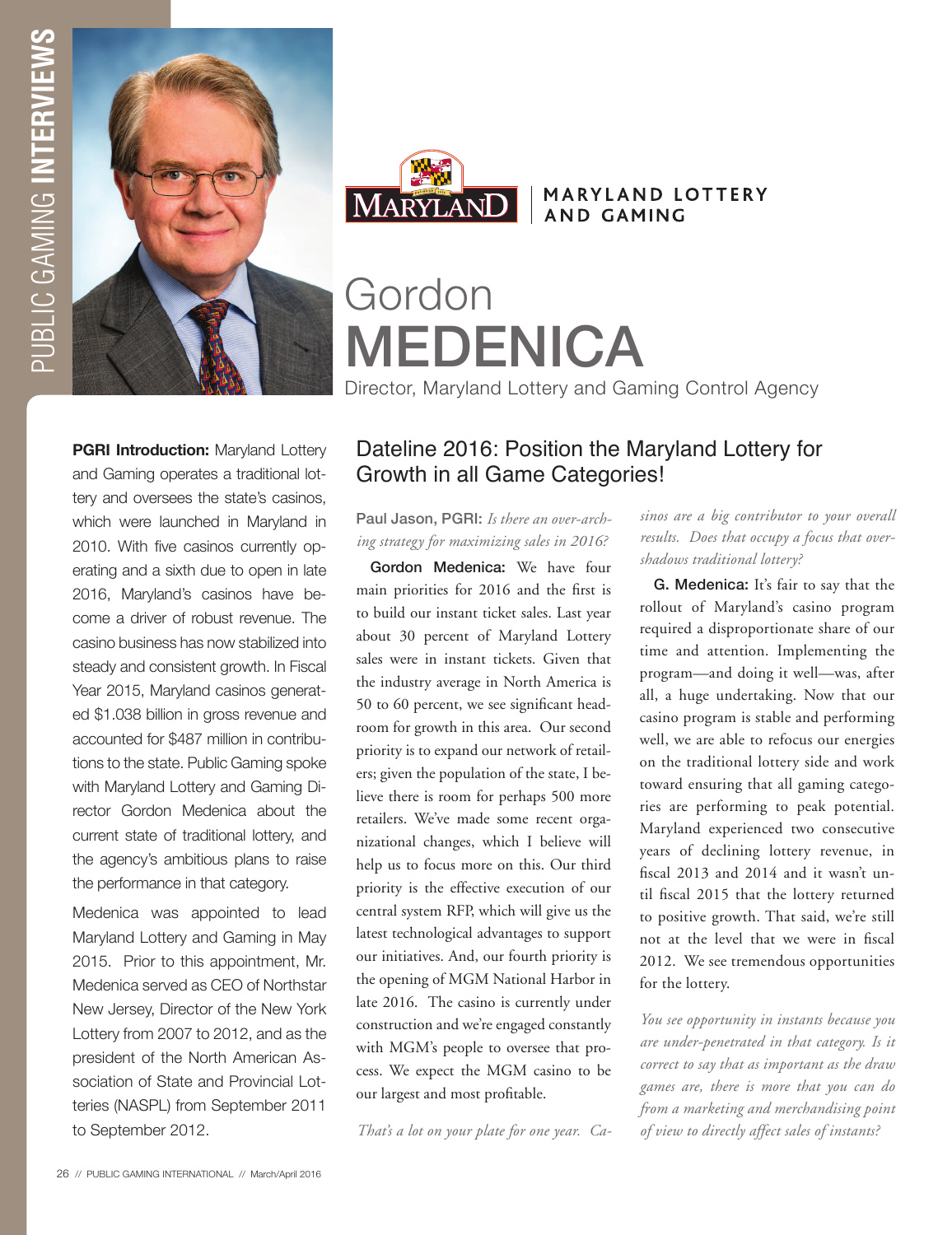G. Medenica: We look at our total game portfolio to find opportunities for growth. For example, Maryland has a very strong daily numbers business, built up over decades. In fiscal 2015, Pick 3 and Pick 4 accounted for 29 percent of our sales. We also have a high-performing monitor game category, with Keno and Racetrax, which constitutes about 24 percent of our total sales. These numbers are outstanding, but also indicate that further growth may be limited. In contrast, everybody in the industry is concerned about the trends in the big jackpot games, although we've seen a real revival with the new Powerball matrix. But growth in the draw game category is hard to find, as we all saw with the failure of Monopoly Millionaires' Club. Nevertheless, we launched Cash4Life in January to add a new multi-state draw game to our portfolio, and we are cautiously optimistic that the game will do well in Maryland.

### *Is there much crossover between the daily numbers player and the big jackpot games player?*

G. Medenica: No. I believe the two are very different types of players. The daily numbers players represent our core players who know what they want and have specific numbers that they play multiple times each week. For the most part, these are consistent players who are set in their ways and less responsive to traditional marketing and advertising. The games are among our biggest, very mature, and also very stable and profitable, making them a key part of our portfolio.

### *Do you have any measure on the impact of casinos on lottery? Did sales go flat for a couple years because lottery players diverted some of their spending over to casinos?*

G. Medenica: We did a white paper for the legislature to study that, and while the paper doesn't make hard conclusions, we were able to draw some inferences based on what we found.

The Maryland Lottery had two years of declining sales during the rollout of the casino program, and a common perception in the state was that it was due primarily to the introduction of casinos. But as we looked at the reasons for that decline, the evidence also pointed to a significant reduction in our lottery advertising budget as a bigger factor than the implementation of casinos. That's not to say that there's no crossover, but with our advertising budget cut by 40 percent in 2010—dropping from \$20 million to less than \$12 million—I'm convinced that the reduction in advertising was a major reason why performance declined.

The impact of casinos is generally thought to hurt the traditional lottery in two areas—instant tickets and Keno. But sales of instant tickets are already so low here, the casinos didn't really impact them that much. Keno did take a hit, but again, I believe that the reduction in advertising had a much bigger effect. Last year Maryland casinos spent \$46 million in advertising compared to \$12 million that was spent on lottery advertising. It's a share-ofmind problem, especially with the casual or infrequent consumer. It's not so much that lottery players prefer casinos, but the promotion of gambling options in consumer media was focused on casinos. We simply aren't investing enough money in advertising and marketing to tell our story, and as a result we're getting lost in the tsunami of other voices out there. Daily Fantasy Sports, for instance, doesn't seem to be a direct competitor to lottery. But the massive advertising we've seen from that industry overwhelmed the market, and it's likely that all of those commercials raised public awareness of fantasy sports even if they take their market share from other sports betting and not from lottery and other gaming options. And look at Publisher's Clearing House and other marketers that use promotional techniques that increasingly look like lottery ads: Enter a sweepstakes that gives you a chance to win \$1,000 a day for life. That sounds like a lottery ad! At the end of the day, consumers are being deluged with promotional advertising that competes for their attention. Without advertising, lottery gets lost in the mix of more and more gaming options.

So, I think it's simplistic and inaccurate to say that the opening of casinos causes lottery spending to shift over to casinos. The casino market is really much more competitive with itself than it is with other forms of gaming. We just need to make sure that lottery is out there in front of the consumer so they are as aware of us as they are of other gaming options. And that requires advertising.

*Is it possible that Mega Millions and Powerball could be in the mature stage at which point it may be better business strategy to extract as much profit as possible but to put your resources and investment dollars into creating new markets for new products?*

G. Medenica: I'm not there yet. My feeling is that the big jackpot games will continue to appeal to infrequent players, but we do need to find ways to promote the large jackpots. When we talk about this idea of "jackpot fatigue," I think it's more fitting to call it "media fatigue." We're no longer getting free publicity when the jackpot hits \$200 or \$300 million, which means the consumers won't know about it unless we advertise it. Unlike Pick 3 and Pick 4, I do think that advertising works for the big jackpot games. The fact that there was a \$1.6 billion jackpot in the past doesn't mean that the consumer is no longer interested in a \$300 million jackpot. But the media may not treat it with the same breathless enthusiasm as they once did. So I think we should keep the foot on the gas pedal and continue to ramp up the media spend even when the jackpot is at \$300 million.

*Does expansion of retail depend on opening up big-box multi-state retailer chains?*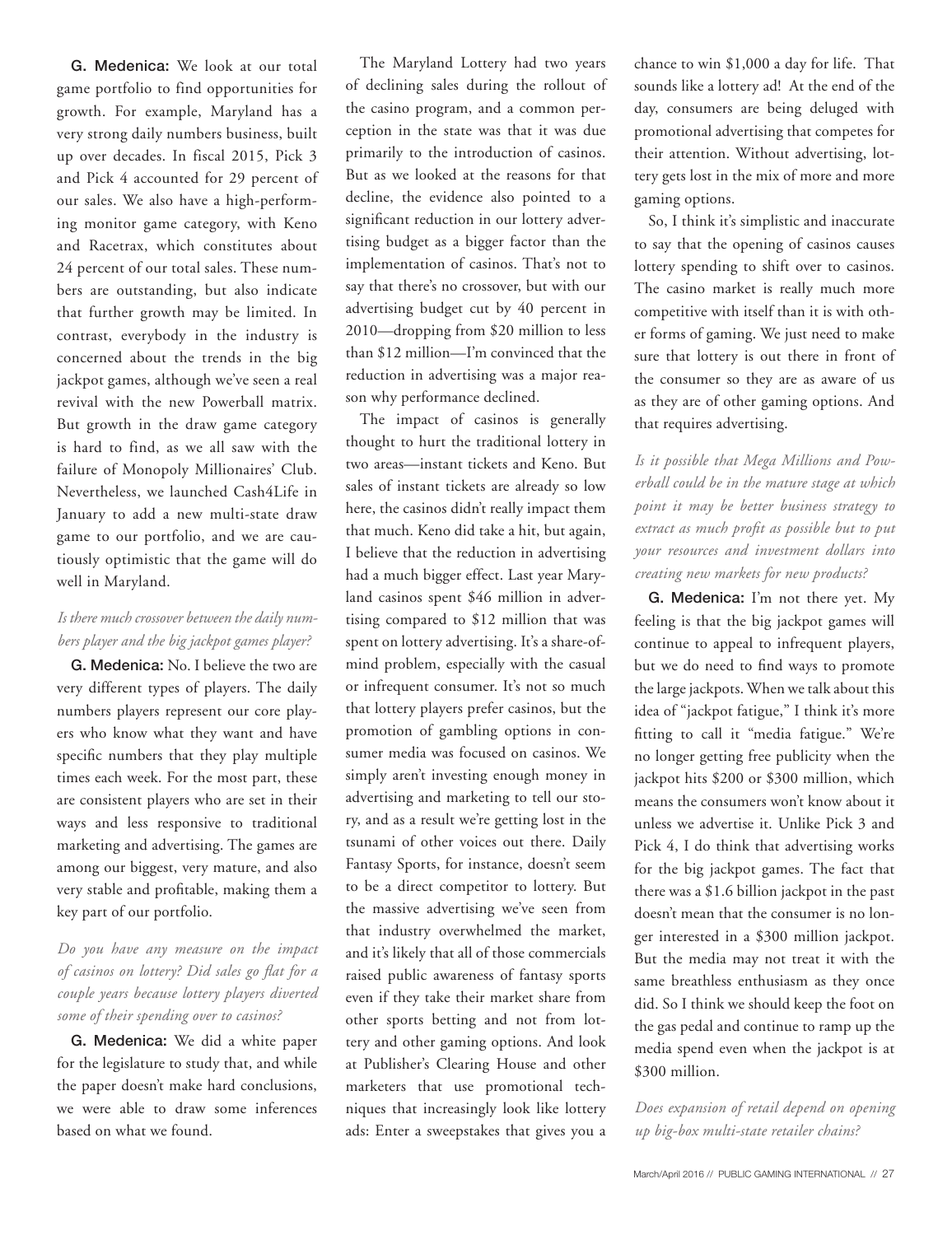G. Medenica: No. We would like to do that, but it's hard to say how and when that will happen in a big way. Our retailer recruitment effort is based on the very simple best practice of increasing the per capita ratio of retailers to consumers perhaps by incorporating non-traditional points of sale. When you look at outstanding performers like the Massachusetts Lot-

*that there is huge potential for making our products more accessible and visible in the land-based channel.* 

G. Medenica: I think we all feel like we do plenty of online shopping, but in reality, we still do most of our shopping in stores. Of all the shopping done by the consumer, Internet-based e-commerce sales represent less than 10 percent of total

The casino market is really much more competitive with itself than it is with other forms of gaming. We just need to make sure that lottery is out there in front of the consumer so they are as aware of us as they are of other gaming options. And that requires advertising.

tery, the one common denominator is that they simply have a denser ratio of retailers to consumers. Massachusetts is about one retailer for every 900 consumers. We have one retailer for every 1,300 consumers. It's the difference between never having to think about where to buy a lottery ticket because they're sold everywhere, and having to search for a lottery retailer.

Lottery gift cards, play-at-the pump options and other innovations could also serve to make the lottery more visible and accessible to the consumer.

## *As an industry, don't we need to determine who pays the 1 percent or 2 percent fees for cashless payments and some of the new trade-styles?*

G. Medenica: We sure do. We could think of it as a form of advertising. One way or another, we need to provide the consumer with these options. What does having lottery gift cards on a rack at a Target mean to us, and could we justify the fee as an effective form of advertising and promotion?

*Most U.S. lotteries are prohibited from selling on the Internet. But you're pointing out* 

retail sales. That percentage is increasing, but slowly. Land-based retail will continue to be our connection to the consumer, and there is huge potential for lotteries to improve retail strategies and methods. This is good news. Retail is what matters, and we have lots of opportunities to drive increased sales at retail.

#### *What will you do to increase the sales of instants?*

G. Medenica: The industry has benefited greatly from studies done by the community of commercial partners. Pollard Banknote, Scientific Games and IGT continuously analyze the instants marketplace, and the strategies and approaches we employ are truly based on science. The long list of variables, like price points, prize structures, themes, branding, launch cycles and inventory management, are interacting with each other in ways that produce a dynamic and complex ecosystem. It is essential that these variables are coordinated and timed properly. They should be considered together, as pieces of a whole, and analyzed for the outcomes produced by the countless combinations of those variables. Even after all these years, there is still plenty of debate as to what the best practices should be.

Consider launch cycles: Florida and Massachusetts do about nine launches a year. Texas does 26. To my mind, there is lots of room to grow the instants market simply because we're still figuring out the best ways to market them. As an industry, we're studying these huge differences in marketing strategies. As the evidence points us in the right direction, I would expect the best practices to be revealed, then be applied across the board and lead to further growth in instants. So while there is ample opportunity, there is also plenty of work that needs to be done to coordinate all these variables into a coherent strategy.

Currently, there is a focus on understanding and segmenting the different styles of play that we offer within the instants category. There's the extendedplay person, who likes the crossword and bingo-style games, and that type of player is very different from someone who likes to quickly scratch off the barcode to see if she won. There are many options and opportunities for refining the design and promotion of instants to appeal to the different play styles.

*You have managed government relations and public relations especially well, with a minimum of controversy over the rapid implementation of casinos. What do you do to preserve positive relations with the general media such that they don't stir up controversy like they do in other jurisdictions?* 

G. Medenica: Actually, there was controversy and debate throughout the process. Much of it may not have made national news. But the local media did report on the vigorous public debate over the decisions to legalize and regulate casino gambling in Maryland.

*But in other states, the debate and wrangling among various interest groups often continues to plague the process even after the legislature approves a plan to build casinos. The*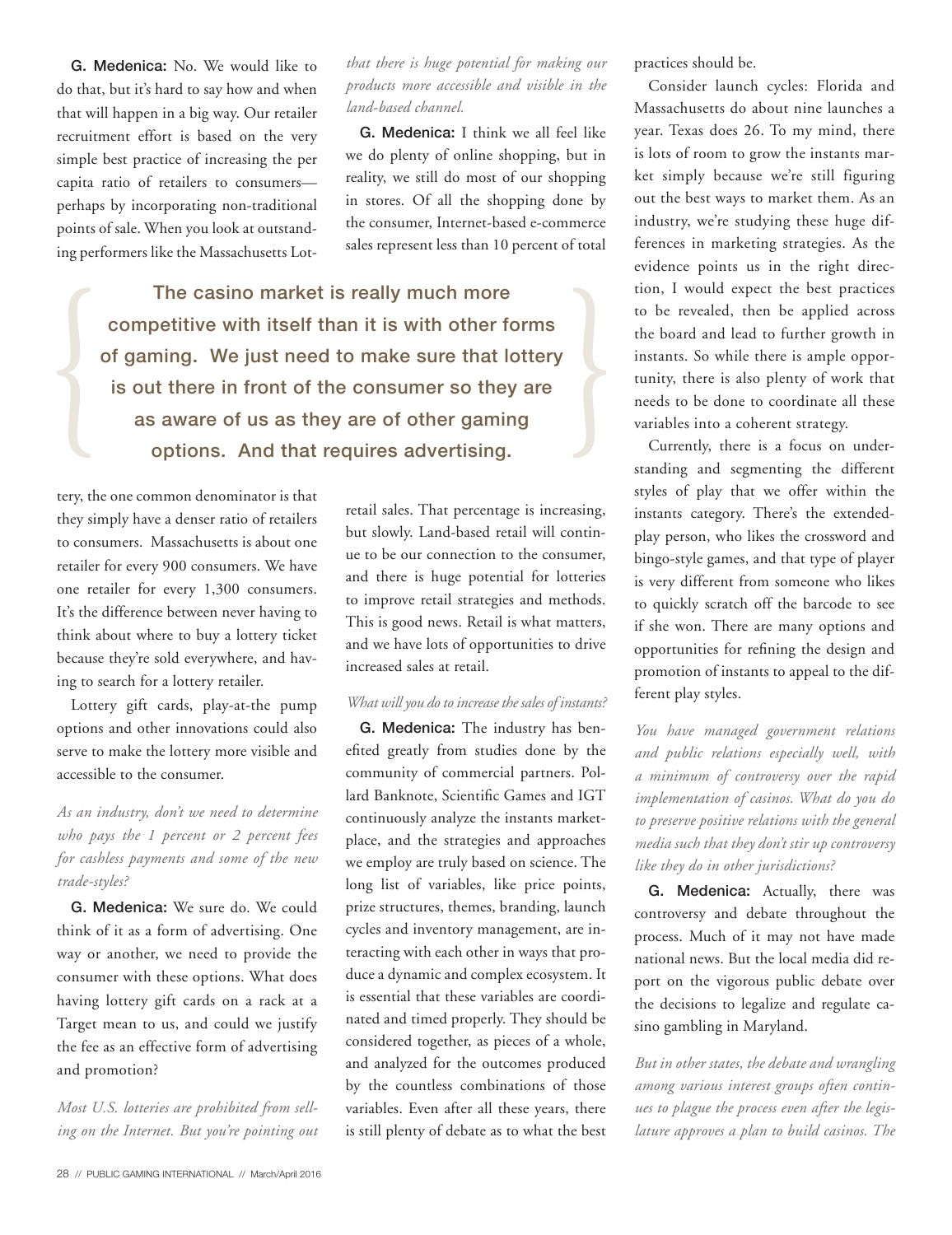#### *process in Maryland seems to have unfolded in a relatively orderly fashion, didn't it?*

G. Medenica: We work hard to maintain complete transparency with all stakeholders, including the media and all interest groups, as well as the legislature. I think we can also commend the media for its reasoned and balanced approach to public policy issues. They listen to our story, they listen to the stories of others, and they work hard to report in a way that serves the public's right to understand the issues. There are things we do to engender trust and open communication with the media. But I also think that, in part, we're just fortunate to have local media that is serious about its responsibility to report the news in ways that genuinely inform as opposed to stirring up salacious controversy. Our Communications team, led by Director of Communications Carole Everett, has done a wonderful job of managing relationships with key people at outlets like the Baltimore Sun and local broadcast media. They are accessible to all the media, respond to their requests as promptly as possible, and never dodge difficult issues. In fact, the more difficult the issue, the more important it is to be accessible so that others don't shape the story. We always get them the information they need in order to facilitate the most accurate reporting.

*You are very proactive at anticipating the needs of the media and stakeholders for full disclosure. Your monthly reports on the financial performance of casinos, for instance, are amazingly detailed. You even flag the pros and cons of the results, pointing out the facts without making excuses.* 

G. Medenica: When you know that a question will be asked, it's better to address it up front than to wait for it to be asked. That forthright approach establishes a foundation of confidence and trust that demonstrates to the media, our commitment to giving them the full story. We report to our Commission every month, and everything that gets reported to the Commission is public record. This includes details like the number of petty crimes committed at the casinos, the number of underage people found in a casino, the number of public drunkenness and disorderly conduct offenses—just about everything that stakeholders might want to know. It's all a matter of public record so we're proactive about making it easy for the media to access those facts. They still ask questions, but at least it's in a context that shows we're not trying to hide anything. The media is confident in our genuine desire for them to have the full story and all the facts. Reporters have now come to expect it of us, so we make ourselves fully accountable and meet those expectations.

*Adversaries to lottery are constantly pushing their agendas onto the media that result in stories that are not favorable to Lottery. The public deserves to have the whole story reported in a fair and balanced way. How can we be even more proactive at getting our story out there so that everyone understands the valuable role that government gaming performs for the public service.* 

G. Medenica: I think the Maryland Lottery's success in this area can be attributed to the legacy of Buddy Roogow. Buddy was such a larger-than-life personality in this state. He had so many connections, not just in the lottery world, but also the political world and the community at large. Buddy was a warm, genuine, affable person that treated everyone like a friend and as a result, everyone thought of themselves in that light. I think we're still benefiting from that legacy, that memory of Buddy as a showman and character who was beloved by everyone. He became the face of the Maryland Lottery, and his personality became part of the brand that connects, not just with the players but with everyone, including the media.

*You are also proactive at engaging the sup-*



Mr. Medenica promoting Lottery with Maryland Public Television's Jeff Salkin

#### *port of important stakeholders like retailers.*

G. Medenica: We do try to avoid controversy as much as possible. For instance, I have publicly stated our position that we are not pushing for the right to sell lottery products online. I do believe that Internet sales would not harm our retailers—that it would actually help the lottery and retailers connect with the consumer in ways that would benefit everyone. But our retailers don't believe that. In fact, they are dead-set against us making the products available on the Internet. So, we have decided to align our strategies with the will of our retailers. Preserving a positive relationship with our retailers is simply a higher priority and so that's where our commitment lies.

### *Further to your mission of positioning the lottery as aligned with the interests of the people, the Maryland Lottery and Gaming has also become a leader in responsible gaming.*

G. Medenica: Credit for that really belongs to my immediate predecessor, Stephen Martino. I inherited an excellent organization from Buddy and Stephen. Regardless of when the initiatives originated, there is now a very strong funding mechanism in Maryland for responsible gaming. Last year that funding was almost \$4 million. Because the funding mechanism is tied to the numbers of slot machines and table games in the state, funding will increase by nearly \$1.5 million a year when our sixth casino opens.

In 2010, the agency established the Maryland Alliance for Responsible Gam